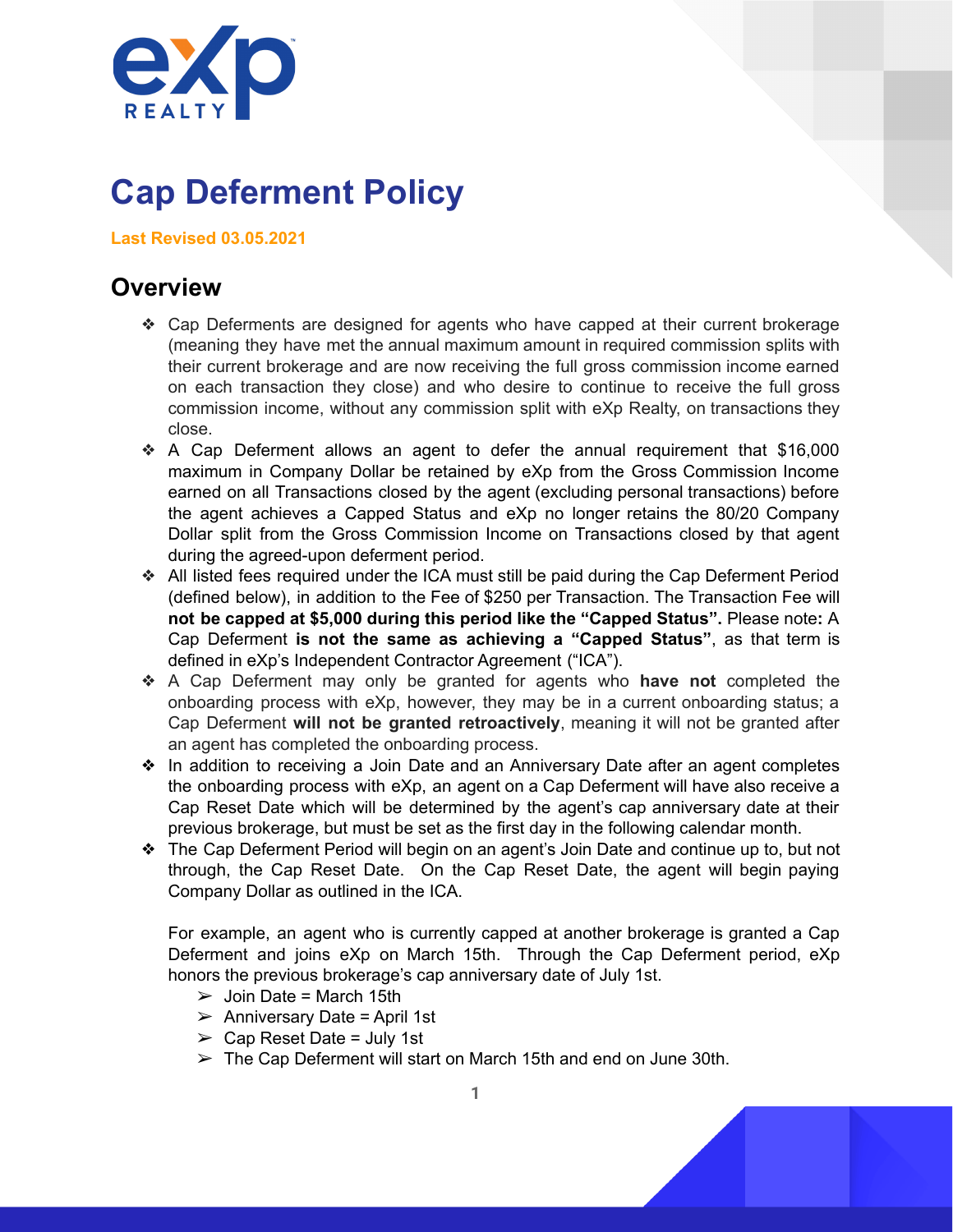- $\triangleright$  The agent's Company Dollar requirement will reset annually on July 1st thereafter.
- $\triangleright$  The new cap anniversary date will always be the first day of the subsequent month regardless of current brokerage cap reset date. For example: Current brokerage reset date is May 12, the new cap reset date would be June 1 at eXp Realty.
- ❖ During the Cap Deferment Period, any fees that may have otherwise counted towards ICON Agent Status (excluding Mega ICON Teams) will *not* be counted toward ICON Agent Status.
- ❖ Upon termination of an agent's ICA, for any reason, prior to the Cap Reset Date, any granted Cap Deferment shall also terminate and eXp will pay agent's commission at the standard 80/20 commission split, less any fees or other monies owed, on Transactions in a pending status as of termination date, upon successful close of escrow, in accordance with the terms set forth in Addendum A of the ICA.

## **Requirements for Cap Deferment Approval**

- ❖ The applying agent must be capped at the brokerage he or she is transferring from.
- ❖ The agent must provide proof of the current cap anniversary date at his or her current brokerage.
- ❖ The agent must provide (attach to request form or email to growth.team@exprealty.net) supporting documentation evidencing the transactions that resulted in capping at the current brokerage.
	- ➢ *Acceptable supporting documentation (must include/show your name, brokerage name, start/end date, amount paid toward your cap): Copy of broker report, screenshots of broker dashboard, etc. No self-made spreadsheets, etc. shall be accepted*.

## **Cap Deferment for Individual Agents, or Self Organized, Standard & Domestic Teams**

- ❖ Receiving a Cap Deferment does *not* mean an agent is in a Capped Status, as stated above. The Transaction Fee of \$250 does not cap while an agent is in a Cap Deferment Period and will *not* reduce to \$75 per Transaction as it would if the agent were in a "Capped Status".
- ❖ During the Cap Deferment Period, any fees that may have otherwise counted towards ICON Agent Status (excluding Mega ICON Teams) will *not* be counted toward ICON Agent Status.
- ❖ During the Cap Deferment Period, all Transactions will be subject to the same fees as outlined in Addendum A of the ICA, in addition to the Capped Status Transaction Fee of \$250 per Transaction, however, the Capped Status Transaction Fee will not be capped during this period.
- ❖ Once the Cap Deferment Period ends, the agent will begin paying Company Dollar as outlined in the agent's ICA, and the standard 80/20 commission split will begin.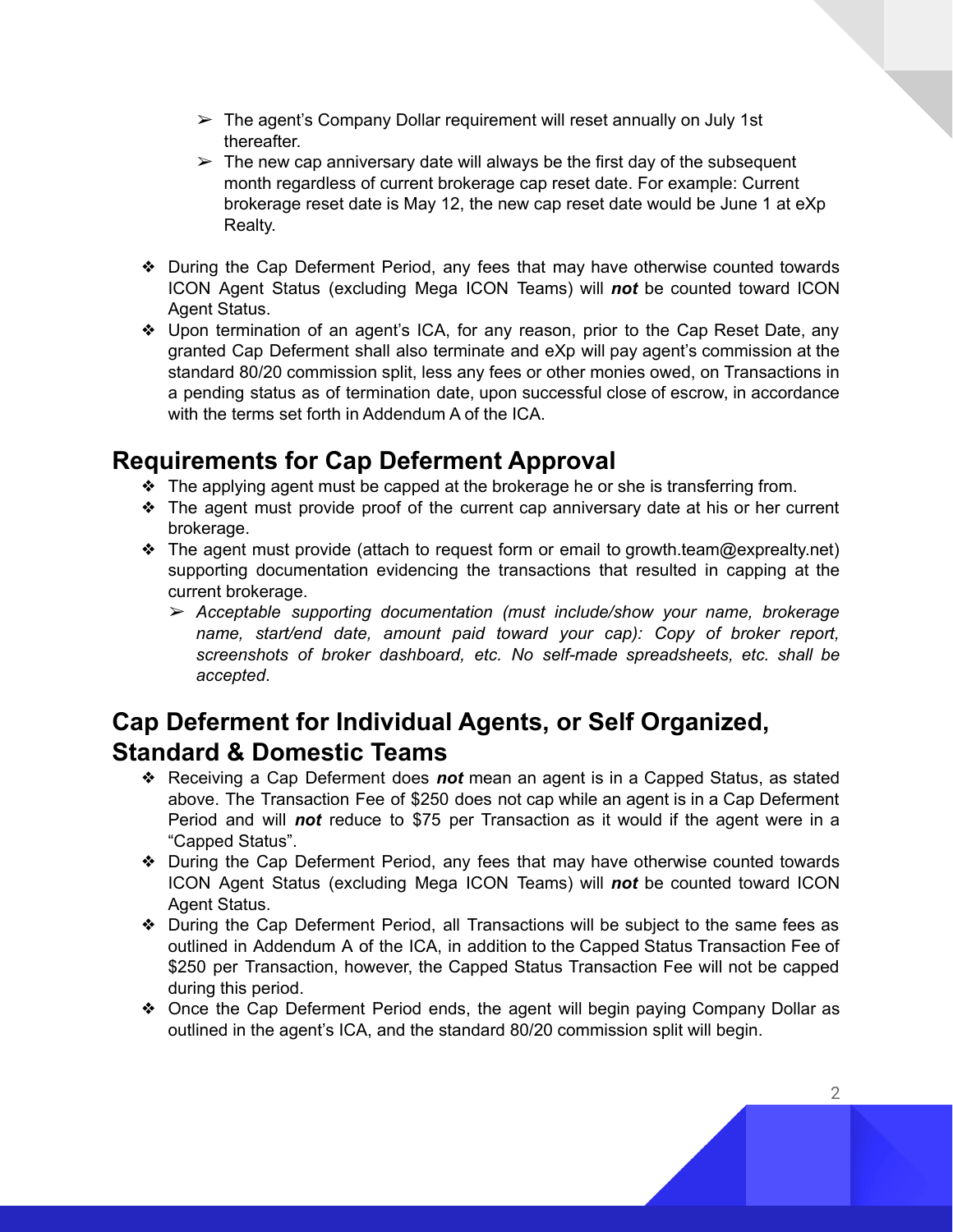## **Cap Deferment for Mega ICON Teams**

- ❖ **Notice:** *An approved Cap Deferment for a Mega ICON Team Leader, Mega ICON Team Member(s), or the team collectively, may have an adverse effect on their ability to meet the required \$56,000 company guarantee.*
- ❖ During the Cap Deferment Period, all Transactions will be subject to the same fees as outlined in Addendum A of the ICA, and any applicable Mega Icon Team Leader Addendum and/or Mega Icon Team Member Addendum.
- ❖ Once the Cap Deferment Period ends, the agent will begin paying Company Dollar as outlined in the agent's Mega Icon Team Leader Addendum or Mega Icon Team Member Addendum.

## **Cap Deferment Application Process**

- ❖ To be considered for a Cap Deferment, pursuant to requirements outlined in this Policy, each agent must complete the Cap Deferment application process below:
	- $\triangleright$  Submit Online Application with all required supporting documentation. **Use this link: Cap Deferment Online [Application](https://forms.gle/Lq9Sw7LNyTekCB7C9)**
	- $\triangleright$  The request will be reviewed and a decision communicated to the applicant within three (3) business days.
	- $\triangleright$  If approved, the agent will receive a Cap Deferment Addendum summarizing the Cap Deferment terms. eXp must receive the signed Cap Deferment Addendum back before the Cap Deferment to go into effect.
	- $\triangleright$  Information regarding the Cap Deferment Policy can be found online in the eXplore Guide or on the eXp Attraction Services group in Workplace, under the Files tab.

## **Cap Deferment FAQ:**

- ❖ **Can I apply for a Cap Deferment if there was no cap at my previous brokerage?** No, a Cap Deferment is only for agents that have capped at their current brokerage.
- ❖ **Does eXp offer brokerage or team Cap Deferments for their agents?** Yes, but each agent must qualify individually to apply.
- ❖ **Will the Capped Status Transaction Fees paid during my Cap Deferment Period count toward my individual ICON cap requirement?**

No, they will not. Once the Cap Deferment Period ends (at the agent's Cap Reset Date, as explained above), the agent will begin paying Company Dollar as outlined in the ICA, and the standard 80/20 commission split will begin. Agents will have one year from their Cap Reset Date to reach a Capped Status and to pay a total of \$5,000 in Capped Status Transaction Fees to become eligible for an Individual ICON Award.

❖ **Will the transaction fees paid during my Cap Deferment Period count toward my MEGA ICON cap requirement?**

No, they will not. The Capped Status Transaction Fees are not credited to the Individual